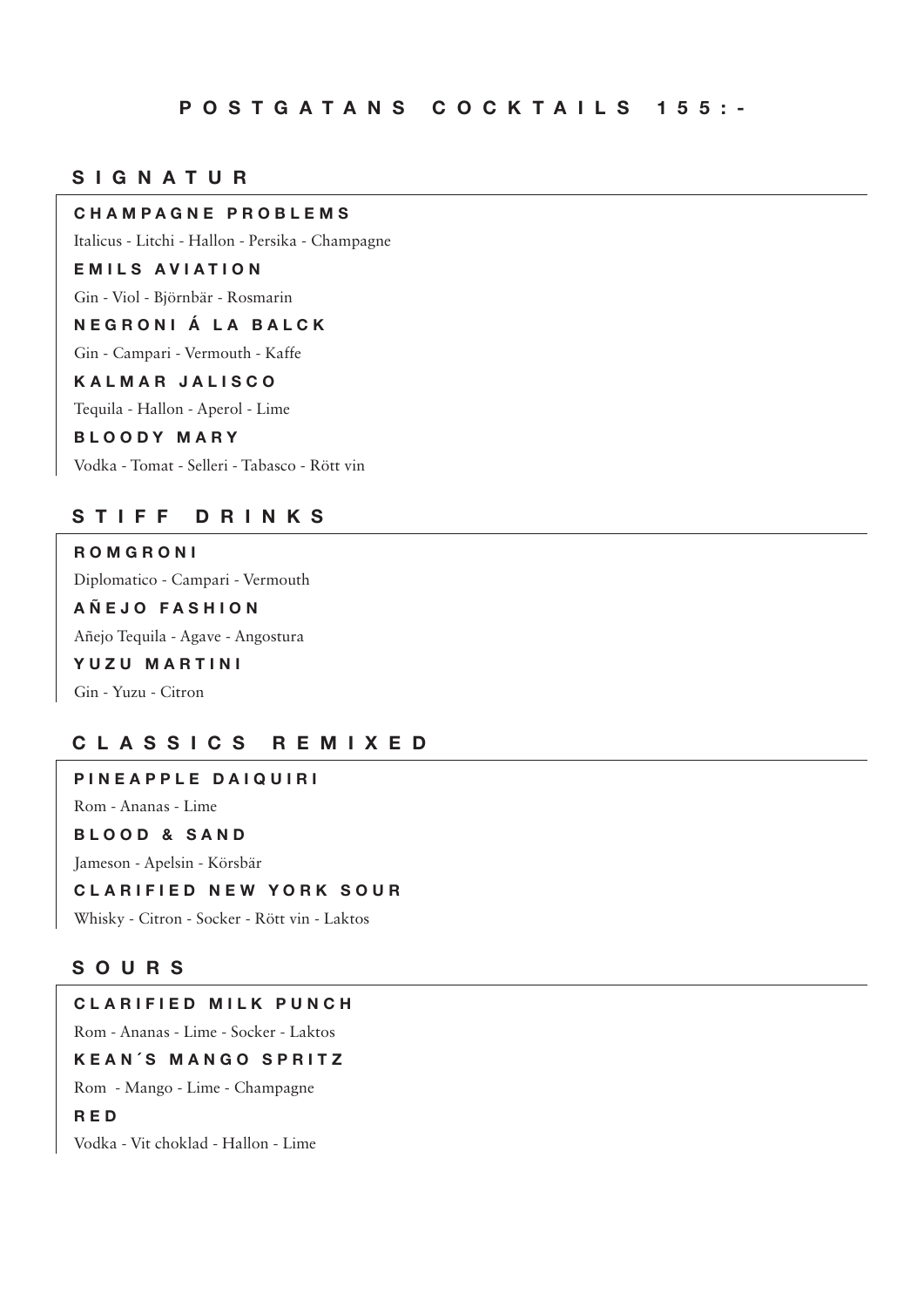# **VINER PÅ GLAS**

### **C H A M P A G N E**

| <b>MICHEL GONET</b>                                                                 |         |
|-------------------------------------------------------------------------------------|---------|
| 2016 - Blanc de Blanc - Les 3 Terroirs - Le Mesnil-sur-Oger - Champagne - Frankrike | 155/750 |
|                                                                                     |         |
| <b>VIN</b><br>VITT                                                                  |         |
| <b>QUINTA DAS ARCAS</b>                                                             |         |
| 2018 Loureiro - Arca Nova Branco - Vinho Verde - Portugal                           | 135/650 |
| <b>GÜNTHER STEINMETZ</b>                                                            |         |
| 2020 Riesling Kabinett - Brauneberger Juffer - Mosel - Tyskland                     | 155/750 |
| <b>PETER LAUER</b>                                                                  |         |
| 2021 Ayler Riesling - Senior Faß 6 - Mosel - Tyskland                               | 155/750 |
| <b>VINCENT PINARD</b>                                                               |         |
| 2020 Sauvignon Blanc "Florès" - Sancerre - Loire - Frankrike                        | 155/750 |
| DIDIER FORNEROL                                                                     |         |
| 2020 Chardonnay - Corgoloin - Bourgogne - Frankrike                                 | 165/825 |
|                                                                                     |         |
| RÖTT VIN                                                                            |         |
| <b>MESA</b>                                                                         |         |
| 2018 Tejo - Portugal                                                                | 135/650 |
| CALERA                                                                              |         |
| 2018 Pinot Noir - Central Coast - Kalifornien - USA                                 | 165/825 |
| AZIENDA AGRICOLA LA TORRE                                                           |         |
| 2019 Rosso di Montalcino - Toscana - Italien                                        | 165/825 |
| DOMAINE DES ENTREFAUX                                                               |         |
| 2020 Crozes-Hermitage - Rhône - Frankrike                                           | 165/825 |
|                                                                                     |         |
| SÖTT<br>V   N                                                                       |         |
| CASTELNAU DE SUDUIRAUT                                                              |         |
| 2013 Sauternes - Bordeaux - Frankrike                                               | 120/GL  |
| <b>WEINGUT BEURER</b>                                                               |         |
| 2018 Riesling Auslese - Württemberg - Tyskland                                      | 120/GL  |
| PODERE SAN BIAGIO                                                                   |         |
| 2017 Vino Cotto - Montepulciano d'Abruzzo - Italien                                 | 120/GL  |
|                                                                                     |         |